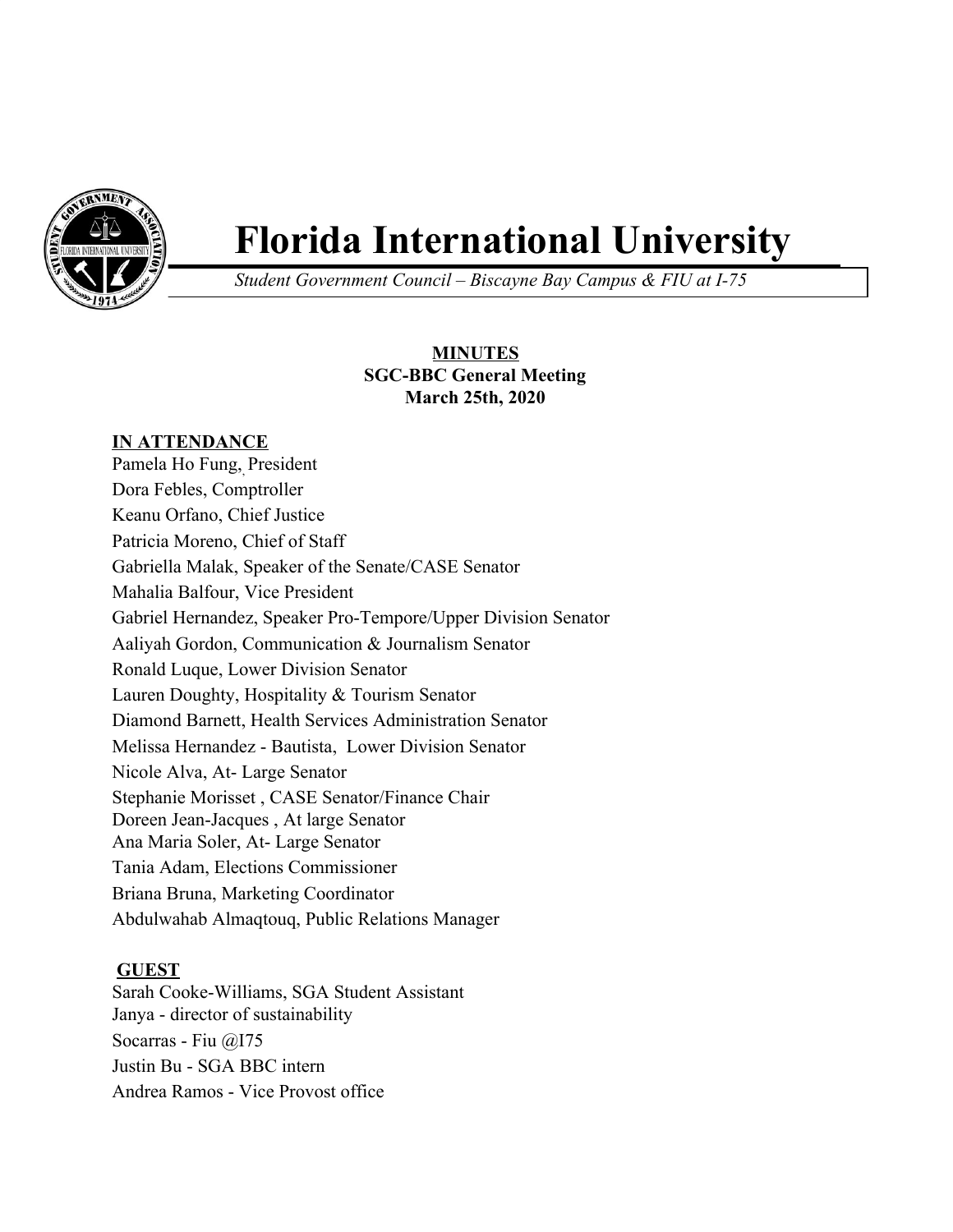## **CALL TO ORDER**

The Student Government Association (BBC) held a meeting on March 25, 2020 –via Zoom. The meeting was called to order at **3:45: PM**, approximately, by President Ho Fung who presided over the meeting in its entirety.

## **President Report**

- Attended faculty senate meeting yesterday. PAss/Fail will be an option for students.
- Summer class will most likely be online, but can be subject to change depending covent 19 or national. As for finals all professors should follow syllabus, it is subject to whatever professors make for their classes.
- The state of florida and university are working to come to a conclusion about reimbursement. University will announce these decisions soon. SGA is still working for involvement.
- Current SGA has been postponed but yesterday voted on April 7-th fully online.
- Commencement will move to be virtually, and move to fall,
- There's a possibility to take a picture with rosenburg.
- Faculty will sign grades earned by the student as always, within 10 days from this faculty grade assignment, students will have the opportunity to speak with the advisor about pass/fail.

#### **Speaker report**

- Students are asking about adobe committee,
- There will be a meeting about it.
- During Uwide she brought up legislation piece from monday,
- There will be a change in the constitution for the 50/50 rule.
- If any senator is interested in working on it let her know.
- She picked her Senator of the month, Senator Bautista Lauren have been chosen for Senator of the month.

Cabinet reports:

## **Chief of Staff**

No report for this week.

**Cabinet Report No report**

#### **Senator's Report**

#### **Senator Gordon:**

● Will meet with dean snider to talk about a couple of things they didn't get to do, or make a little translation for new senators, and will present two bills on monday. Yield.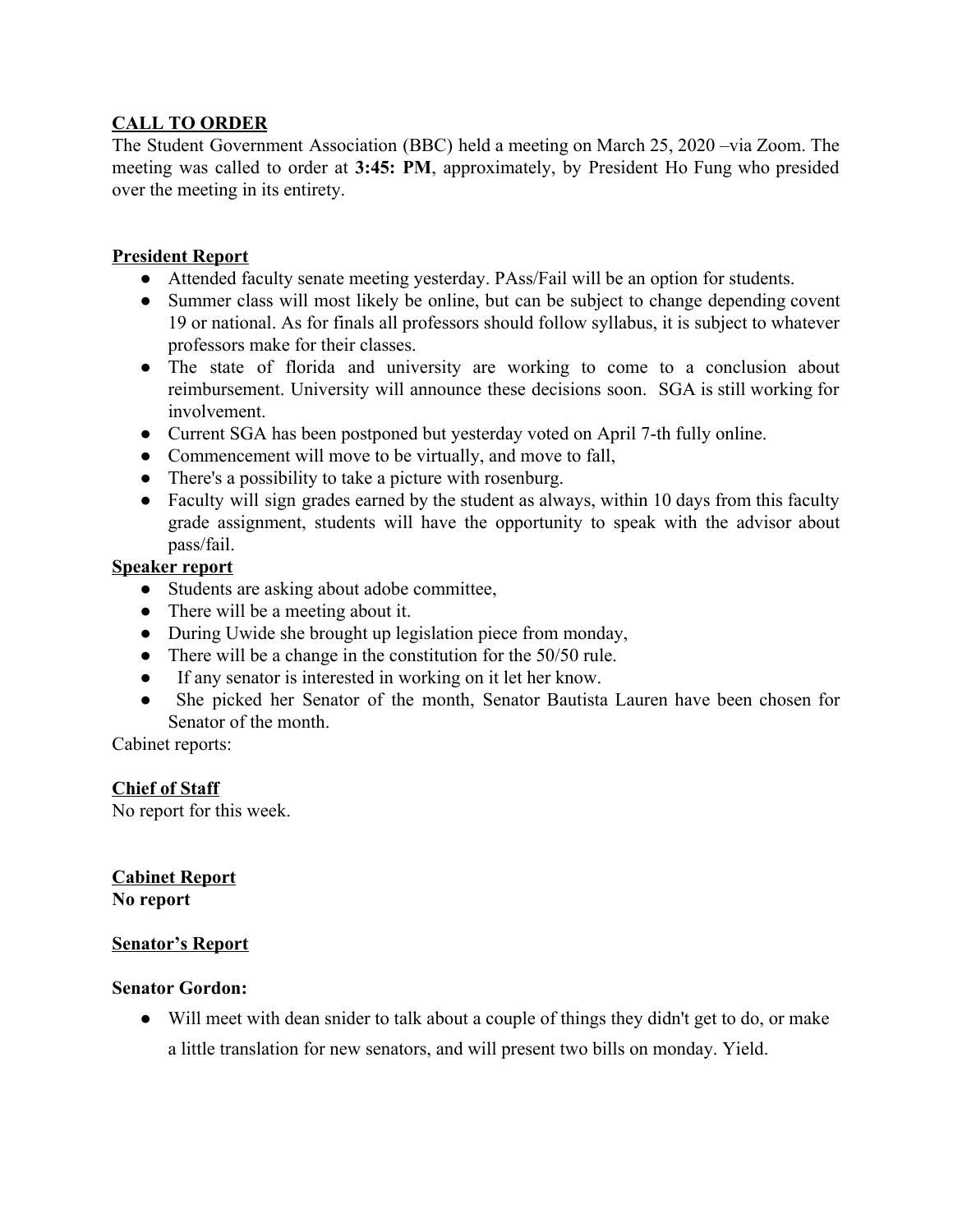## **Advisor's Report**

- Currently working on enrollment,
- Sarah David from campus life emailed instructions on how to submit paid staff packets
- trying to process the packets as soon as possible.
- Banquet was cancelled due to COVIS-19, but you can vote for SGA online and winners will be announced via instagram.
- She Recommends creating transition manuels via zoom.
- Elections will be held on April 8th, from 9am-7pm,
- Once they finalized candidates running and demographics, students will be able to vote online
- A couple of days after, final winners will be announced via instagram.

# **Graduate report:**

- If you do not know how to create or want to host an event you can contact her for help,
- She is putting together some infographics regarding changes in terms of quarantine. Yield.

# **OLD BUSINESS**

# **A. Minutes for February 19, 2020**

- Senator Gordon moved to approve
- Senator Barnet seconds, motions passes

# **New Business**

# **Virtual Programming**

Want to stay involved with students and their concerns through virtual programming. Think about ways to.

Wan ts th ave at least two more events - President

Every year SGA has an award that goes to a council member, highlighting their contribution to the SGA,

● Voted on a council member

# **Vice President Balfour**

- Blue Table talk virtual
- She Wants to do a blue table talk in the second week of April,
- still working on how it will be set up,
- wants to choose a student who can share their experience about their quarantine experience.